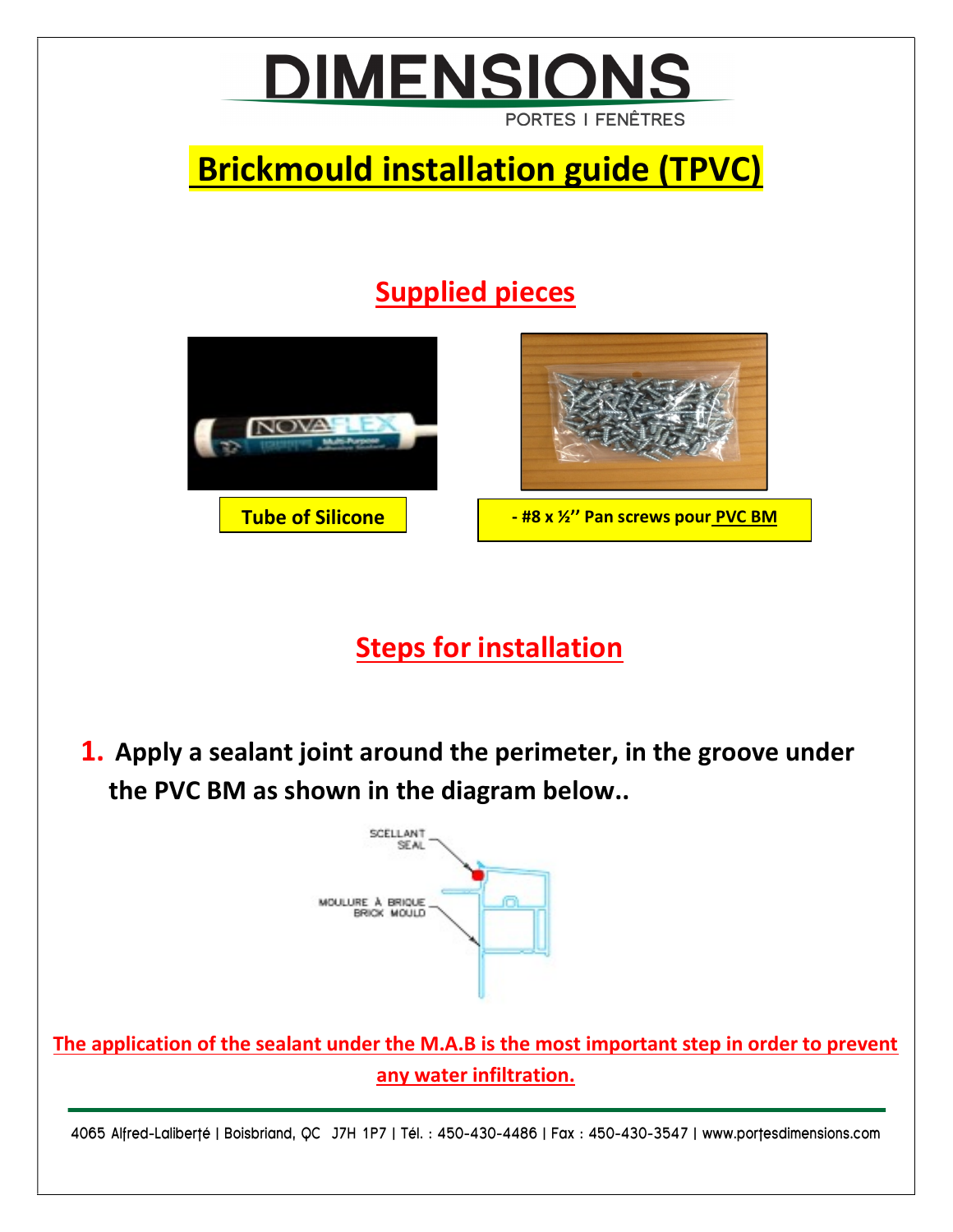## **DIMENSIONS PORTES I FENÊTRES**

## **Steps for installation (continued)**

2. Install the Brickmould on the window. Firmly press the brick moulding on the frame and screw it in place. (Space the screws at  $12$   $\pm$  c/c) It is advisable to have a slight overflow on the outside. Then clean off the excess.







4065 Alfred-Laliberté | Boisbriand, QC J7H 1P7 | Tél. : 450-430-4486 | Fax : 450-430-3547 | www.portesdimensions.com